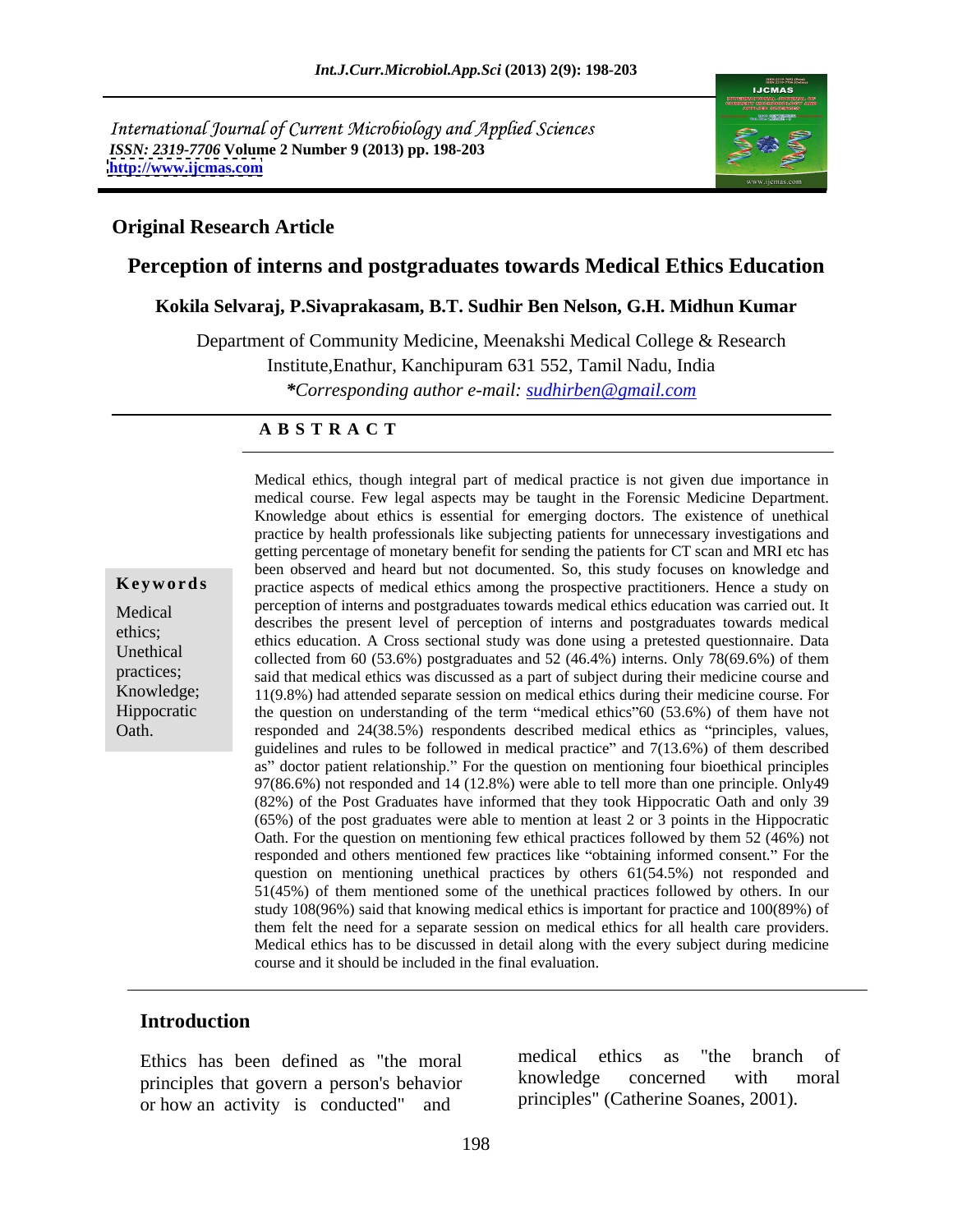There has been growing public awareness regarding the ethical conduct of medical (who was posted outside the institution for practitioners, and complaints against training) were excluded from the study. A physicians appear to be escalating. This structured, self administered questionnaire may reflect an increase in unethical containing 15 items relating to knowledge practices by doctors or increasing public awareness of such unethical practices (Akoijam Brogen *et al.,* 2009). The recent were made to make the final instrument. increase in litigation against doctors is an The questionnaire consisted of the issue of immediate concern. The reasons demographic characteristics of the for this are social, economic, professional respondents reach as Age, sex and and judicial. Social factors include increasing media awareness about medical postgraduates, questions on their facts and fallacies, professional knowledge of medical ethics such as their accountability, and rights of patients in understanding of term medical ethics, the terms of information, decision-making and department in which medical ethics was assessing outcomes. Negative publicity in discussed during their medicine course, is the media about the profession has done there any need for separate course on further damage (Reddy, 2009). Doctors should familiarize themselves with the followed by them and some unethical regulations and laws that concern their practices followed by others. Permission practice. Doctors have several ethical, moral and legal obligations in their duties. It is therefore very important that every was taken from each respondent. Data doctor understands the nature of these collected and entered and analysed in obligations and then fulfills these SPSS software. obligations to the best of their ability<br>
Shreemanta Eumar Dash 2010) **Result and Discussion** (Shreemanta Kumar Dash, 2010). **Result and Discussion**<br>Ignorance of law is no excuse for violating it. It is duty of every doctor to know the Data collected from 60 (53.6%) law which concerns him or her. Hence this postgraduates and 52 (46.4%) interns. study was carried out to assess the perception of interns and postgraduates towards medical ethics education. To describe the present level of perception of interns and postgraduates, towards medical

# **Materials and Methods**

A Cross sectional study was conducted in ethics was discussed as a part of subject Meenakshi Medical College and Research during their medicine course (table  $-1$ .). Institute, Kancheepuram, Tamilnadu, Among the 78 respondents many of them India, during 3 months period (May, June 38 (49%) said that medical ethics was and July 2012). All postgraduates and interns were included in the study. Those

who were not available on the  $3<sup>rd</sup>$  visit rd visit training) were excluded from the study. A and attitudes towards medical ethics was devised and pre tested. Minor changes The questionnaire consisted of demographic characteristics of the respondents reach as Age, sex previous working experiences of postgraduates, questions on their medical ethics, some ethical practices to conduct the study was obtained from the Institute authority. Oral informed consent SPSS software.

# **Result and Discussion**

 $(26.7\%)$  of them have worked in teaching Data collected from 60 (53.6%) postgraduates and 52 (46.4%) interns. Many of them 93 (83%) are in the age group of  $22 - 27$  years. There are  $63$ (56.3%) males and 49 (43.7%) females. Among post graduates 38 (63.3%) have worked in private hospitals and 26 (26.7%) of them have worked in teaching hospitals and 6 (10%) of them have worked in both places.

Only 78(69.6%) of them said that medical during their medicine course (table  $-1$ .).<br>Among the 78 respondents many of them taught in Forensic Medicine Department (Figure  $-1$ ). Among 78 respondents 69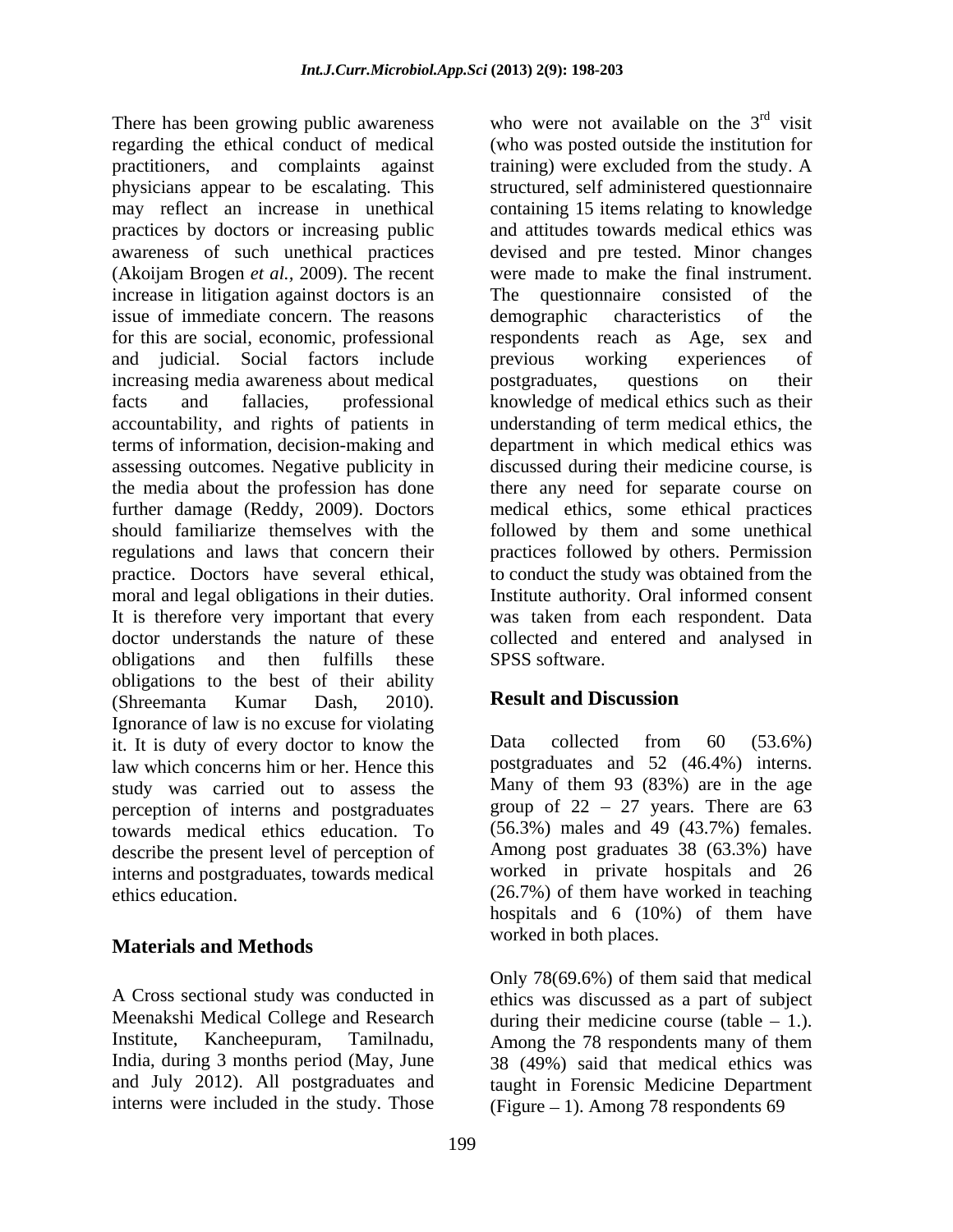#### *Int.J.Curr.Microbiol.App.Sci* **(2013) 2(9): 198-203**

| <b>Medical Ethics as</b><br>subject in Medicine | $\overline{\phantom{a}}$<br>Frequency | <b>Percentage</b> |
|-------------------------------------------------|---------------------------------------|-------------------|
| Yes                                             | - -                                   | 69.6              |
| NO                                              |                                       | 30.4              |
| Total                                           | + + ←                                 | 100.0             |

**Table.1** Medical ethics as part of subject in medicine Course

**Figure.1** Teaching of medical ethics-department wise



**Figure.2** Description of medical ethics

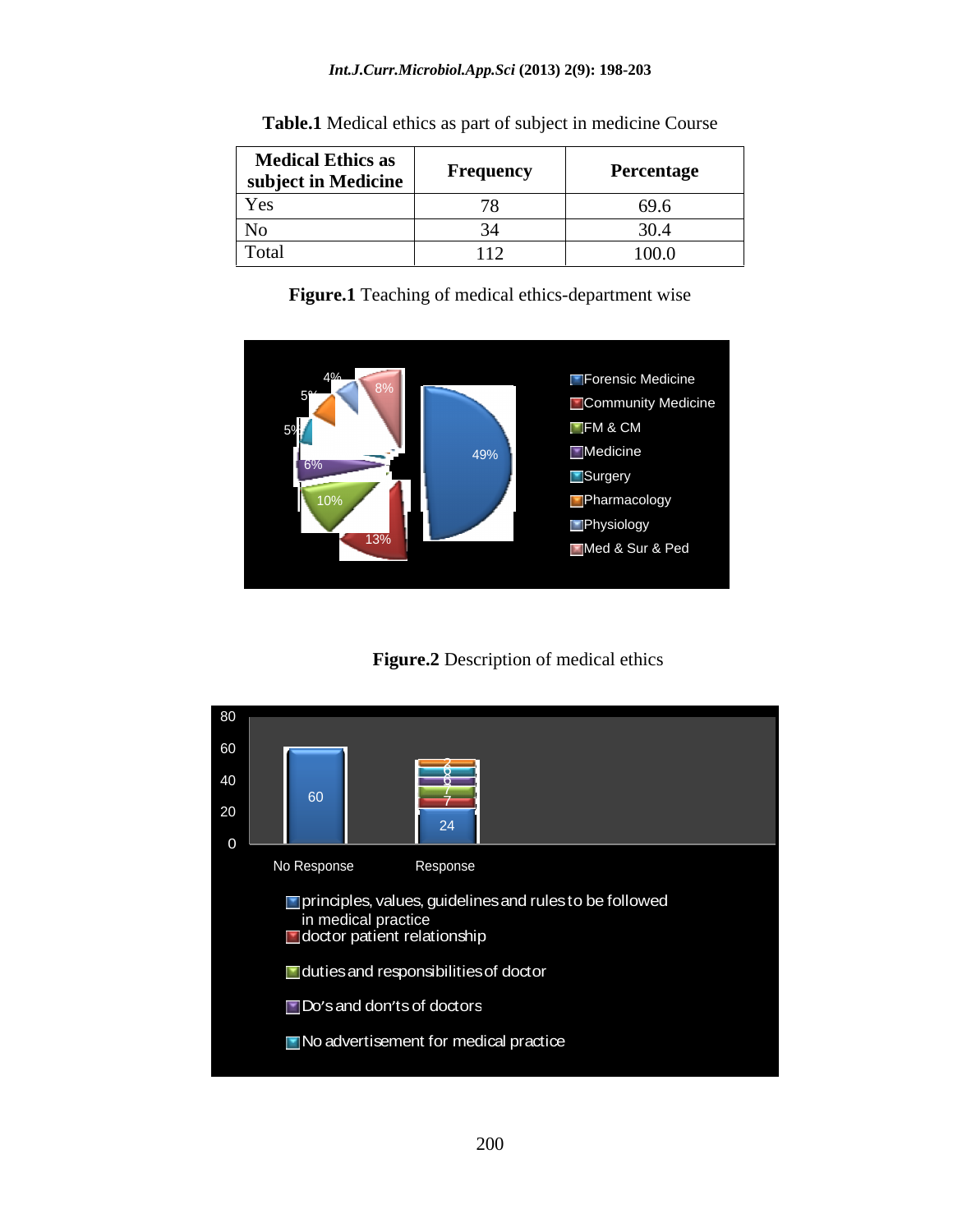| <b>Four Bioethical Principle</b> | <b>Frequency</b> | Percentage       |
|----------------------------------|------------------|------------------|
| one response                     |                  | 0.9 <sub>o</sub> |
| $>$ one response                 |                  | 14.J             |
| no response                      |                  | 86.6             |
| Total                            | 1 1 2 d          | 100.0            |

## **Table.2 Mentioning four bio-ethical principal**

## **Figure.3 Hippocratic oath by post graduates**



| Table.3<br>I practices followed by self<br>Ethical |  |
|----------------------------------------------------|--|
|----------------------------------------------------|--|

| <b>Ethical practices by self</b> | <b>Number</b> |
|----------------------------------|---------------|
| Honesty by Doctors               |               |
| Respect for colleagues           |               |
| No discrimination/negligence     |               |
| Maintaining confidentiality      |               |
| Right behaviour towards patients |               |
| Obtaining informed consent       |               |
| Others                           |               |

| <b>Table.4</b> Unethical practice by others |  |  |  |  |
|---------------------------------------------|--|--|--|--|
|                                             |  |  |  |  |

| Un Ethical practices by others               | <b>Number</b> |
|----------------------------------------------|---------------|
| Getting bribes/cut/producing false documents |               |
| Unnecessary investigation/treatment etc      |               |
| Advertising                                  |               |
| Behavior towards colleagues                  |               |
| discrimination/negligence                    |               |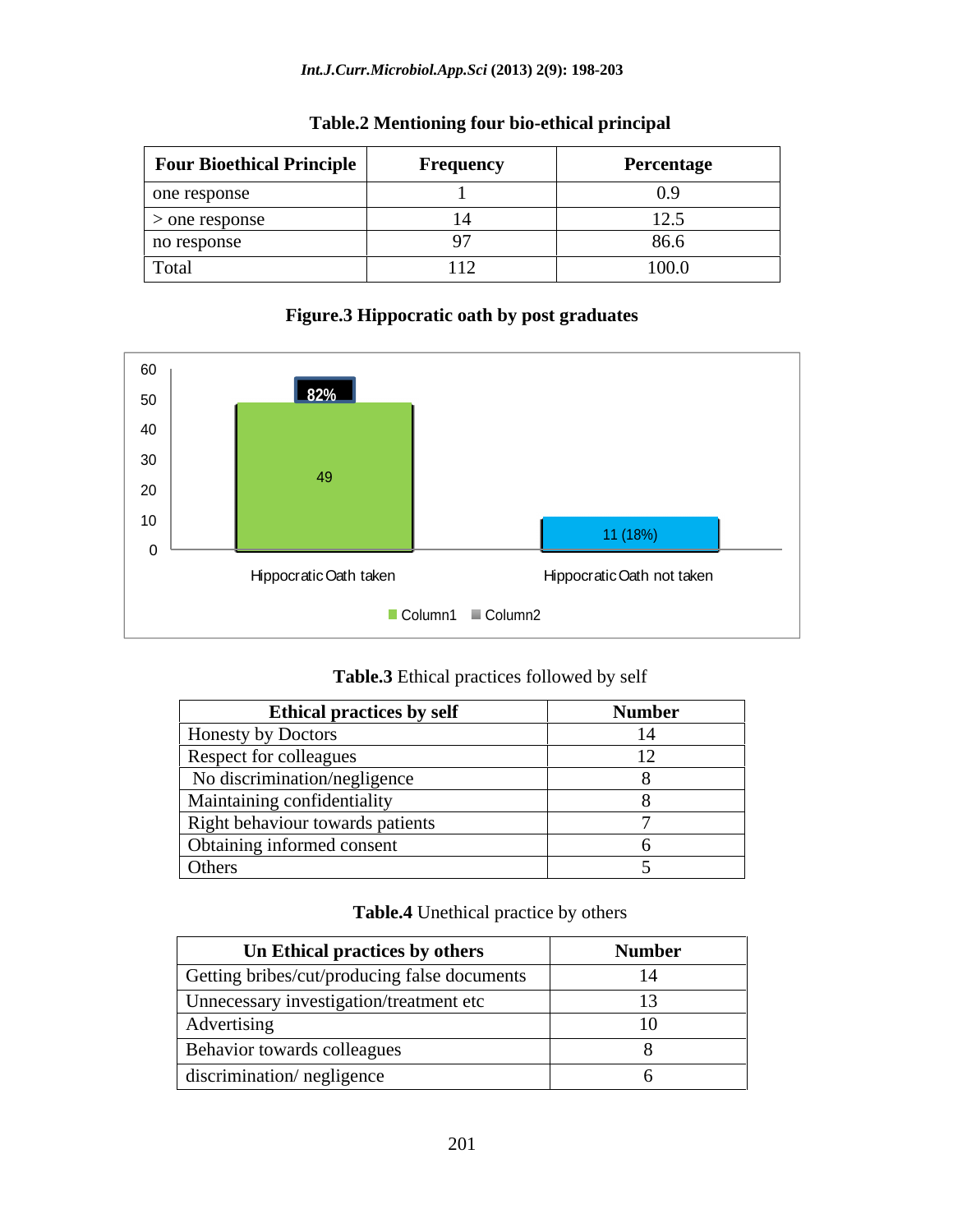(88.4%) said that the duration of Akoijam Brogen, at all in which 76.5% of 5 hours and 44 (56.4%) said that the *al.*, 2009). In our study 56.4% felt the respondents have attended separate session

For the question on understanding of the The majority (96%) of the interns and term "Medical Ethics"  $60$  (53.6%) of them principles, values, guidelines and rules to (2006). In our study 89% them felt the (13.6%) of them described as doctor patient relationship(Figure - 2). For the medical ethics is not taught in principles 97(86.6%) not responded and 14 (12.8%) were able to tell more than one principle (Table-2). The medical ethics and various acts related

Among the postgraduates 49 (82%) of the in the medicine under graduate and also in respondents have informed that they took post graduate syllabus and examinations. Hippocratic Oath (Figure-3). Only 39 There is always a continuum between (69%) of the post graduates were able to mention at least 2 or 3 points in the Hippocratic Oath. For the question on ethics teaching and training should help mentioning few ethical practices followed by them 52 (46%) did not responded and the discipline to assimilate and others mentioned few practices like conceptualize the basic principles of informed consent" etc (Table-3). For the question on mentioning unethical practices by others 61(54.5%) did not responded and 51 (45%) of them mentioned some of the unethical practices followed by others (Table  $-4$ ). In our study 108 (96%) said that knowing medical ethics is important for practice and 100(89%) of them felt the need for a separate session on medical ethics for all health care providers.

In our study 69.6% of the participants said Akoijam Brogen, S., Bishwalata that medical ethics was discussed as a part Rajkumari, Jalina Laishram and of subject in medicine curriculum which is almost similar to the study done by

discussion on medical ethics was less than them said the same (Akoijam Brogen *et*  duration was insufficient. 11(9.8%) of the duration of discussion of medical ethics on medical ethics during their medicine where as 69.2% of the participants felt the course. same in Akoijam Brogen S, study done in have not responded and 24 (38.5%) medical ethics in the professional life, as respondents described medical ethics as in the study done by walrond *et al.,* be followed in medical practice and 7 need for a separate session on Medical question on mentioning four bioethical undergraduate level in almost all medical Akoijam Brogen, at all in which 76.5% of *al.,* 2009). In our study 56.4% felt the during medicine course was in sufficient Manipur (Akoijam Brogen *et al.,* 2009). The majority (96%) of the interns and postgraduates felt the importance of (2006). In our study 89% them felt the ethics for all health care providers since medical ethics is not taught in colleges.

Honesty by Doctors", "obtaining ethical reasoning (Karuna Ramesh Kumar, to medical practice should be emphasized practice and education because a medical career is one of life-long learning. Medical the doctors at any level whatever may be the discipline to assimilate and 2009). Separate session on medical ethics should be conducted at various stages in the medical education. A final evaluation of the students should also be done before sending them into the society as doctors.

# **References**

- Catherine Soanes. 2001. The Compact Oxford Reference Dictionary. Oxford University Press.
- Akoijam Brogen, S,. Bishwalata Rajkumari, Jalina Laishram and Akoijam Joy. 2009.